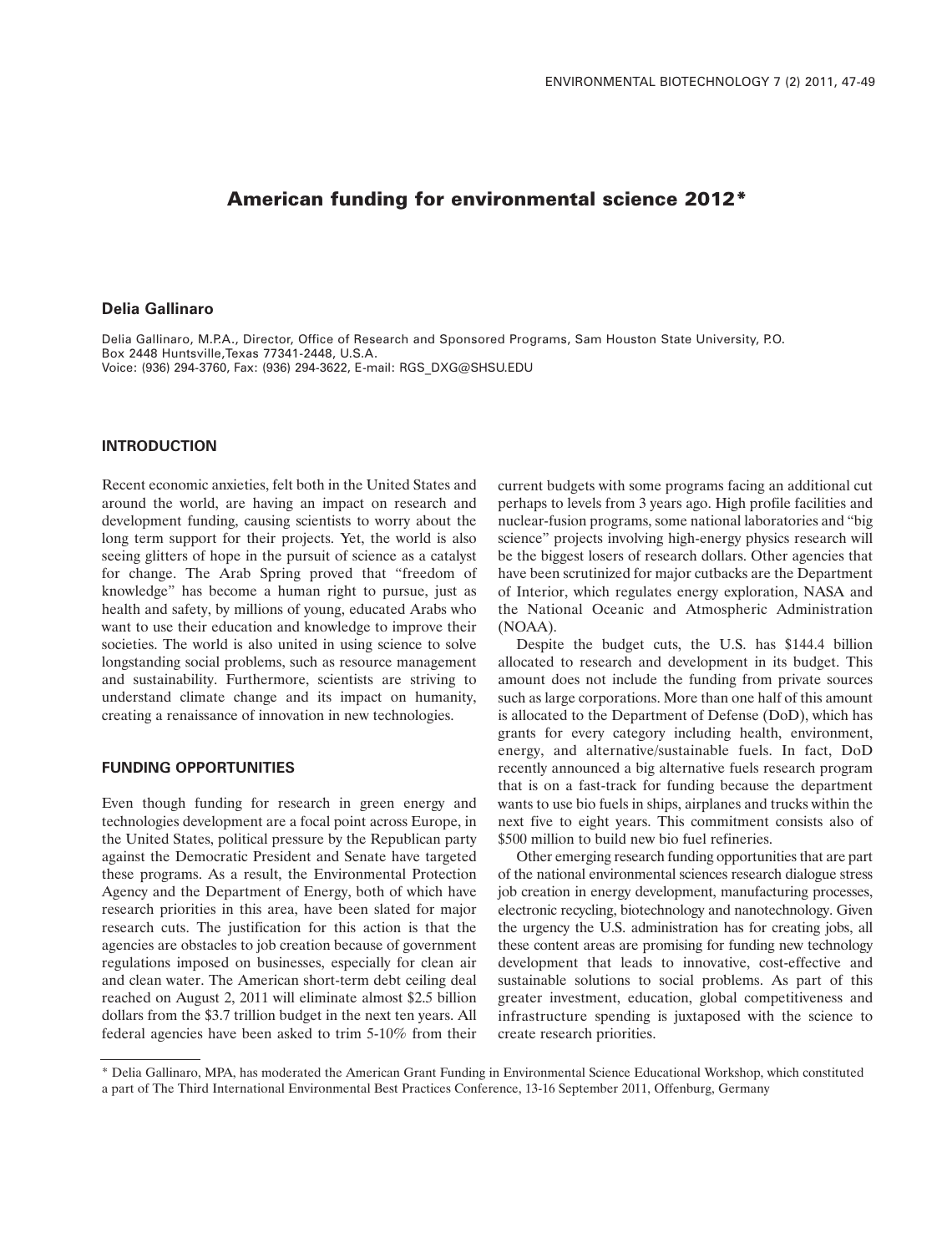While basic research investments lag behind applied research, the National Institute of Health (NIH) and the National Science Foundation (NSF), both of which predominantly fund basic research and offer almost 100% of all federal environmental sciences basic research grants, have been cautiously optimistic that they will fare better with their budgets than other agencies. Both agencies are heavily promoting international research collaborations and are trying to create virtual communities of scientists around topic areas. NIH is initiating the development of a research platform that will be able to match scientists worldwide around research interests. In the same vein, NSF offers grants to create Research Coordination Networks. While NIH accepts foreign scientists as Principal Investigators (PI), NSF does not; the lead investigator has to be an American. Foreign researchers can be co-Principal Investigators or participate in the project in any other capacity. NSF has established points of contact around the world for foreign scientists wishing to collaborate with American scientists. In Europe, the NSF office is located in Paris and representatives provide assistance and information to any single or group of researchers in Europe interested in collaborating with American universities. The contact information can be found at: http://www.nsf.gov/od/oise/europe/nsf-europe-ofc.jsp.

American grants are offered for: a) scientific research; these are to support investigations aimed at discovery of facts, of accepted theories, or application of new or revised theories, b) demonstration grants; these are to establish the feasibility of a particular theory or approach, c) research and development; these are to investigate feasibility of an idea or technology directly tied to a problem, d) training grants; these are to promote workforce development in a specific area, e) planning/workshop/travel; these grants are offered to bring collaborators together to discuss a project, and f) education; these grants are to develop curricula, e-learning or other activities promoting special groups.

Both NSF and NIH fund grants in all of these categories with education as a vital component of each grant. Educational activities are primarily focused on providing undergraduate research opportunities that are included in the grant-funded research activities. American and foreign college students can be involved in research in respective partner institutions. However, foreign participants in all American funded grants are required to follow the same compliance standards as American institutions, such as Responsible Conduct in Research training for students and PIs, administrative oversight for costs, and time and effort reporting on grant activities. A foreign researcher, along with his/her institution will need to negotiate with the agency and the American collaborative partner how funds will be transferred, either through a fee for service contract, cooperative agreement or some other type of legal document. Foreign researchers can also be paid as consultants on a project, if they elect to do so, and this method is actually preferred by many American universities for their collaborative research abroad. Finally, although international collaborators can participate fully as partners in federal grants, they are required to fulfill all agency-mandated reporting for the project.

# **IDENTIFYING GRANT FUNDING OPPORTUNITIES**

There are several ways to identify individual American grant funding opportunities. One is a paid subscription to the Community of Science (COS). This database of more than 25,000 grants is widely used by American colleges and universities. The most updated version includes profiles of scholars around the world and will enable searches to be conducted around keyword or content areas. Foreign scientists can visit the website www.cos.com and send an email under the "contact" button at the bottom of the page for a European contact representative.

A second method to identify specific grants is by visiting any American agency website and signing up for free email alerts. For example, NSF's Directorate of Environmental Research and Education (ERE) main page is: http://www.nsf.gov/dir/index.jsp?org=ERE, on the top right hand side of the page is a sign up for all email alerts pertaining to this Directorate, emails for funding opportunities or following them on Twitter. There are many Funding Opportunities for this Directorate divided into Program areas: (a) Bio complexity in the Environment, (b) Infrastructure/ Technical Capacity, (c) Coupled Bio/Physical Systems, (d) Environmental Education and Workforce, (e) Coupled Human/Natural Systems, and (f) People and Technology. All funding is organized by name and due date at: http://www.nsf.gov/funding/pgm\_list.jsp?org=ERE&ord=date. All descriptions of past and current awards descriptions can be found by using text search criteria at: http://www.nsf.gov/ awardsearch/tab.do?dispatch=3. Reviewing past awards is a good way to identify American institutions and scientists working in the same field as foreign researchers' interests.

NIH's Fogarty International Center is specifically aimed at inviting foreign scientists to work within NIH's research areas. The web site is: http://www.fic.nih.gov/Pages/Default.aspx and on the right hand side of the home page is the email sign up as well as specific information on funding opportunities. The bottom of the home page details all the various programs by subject area or relevance available to foreign researchers. The agency will help with all aspects of traveling to the U.S. including obtaining visas and all required documentation. NIH's Environmental Health grants can be found at: http://www.niehs.nih.gov/ and scientists from outside the U.S. can propose research projects as Principal Investigators. Both NSF and NIH fund planning visits and workshops or conferences that support early phases of developing and coordinating research and/or education activities with foreign partners.

In order to identify Environmental Science scholars involved in similar research worldwide, scientists can use Web of Science, Elsevier, Climate and Hydrology Database